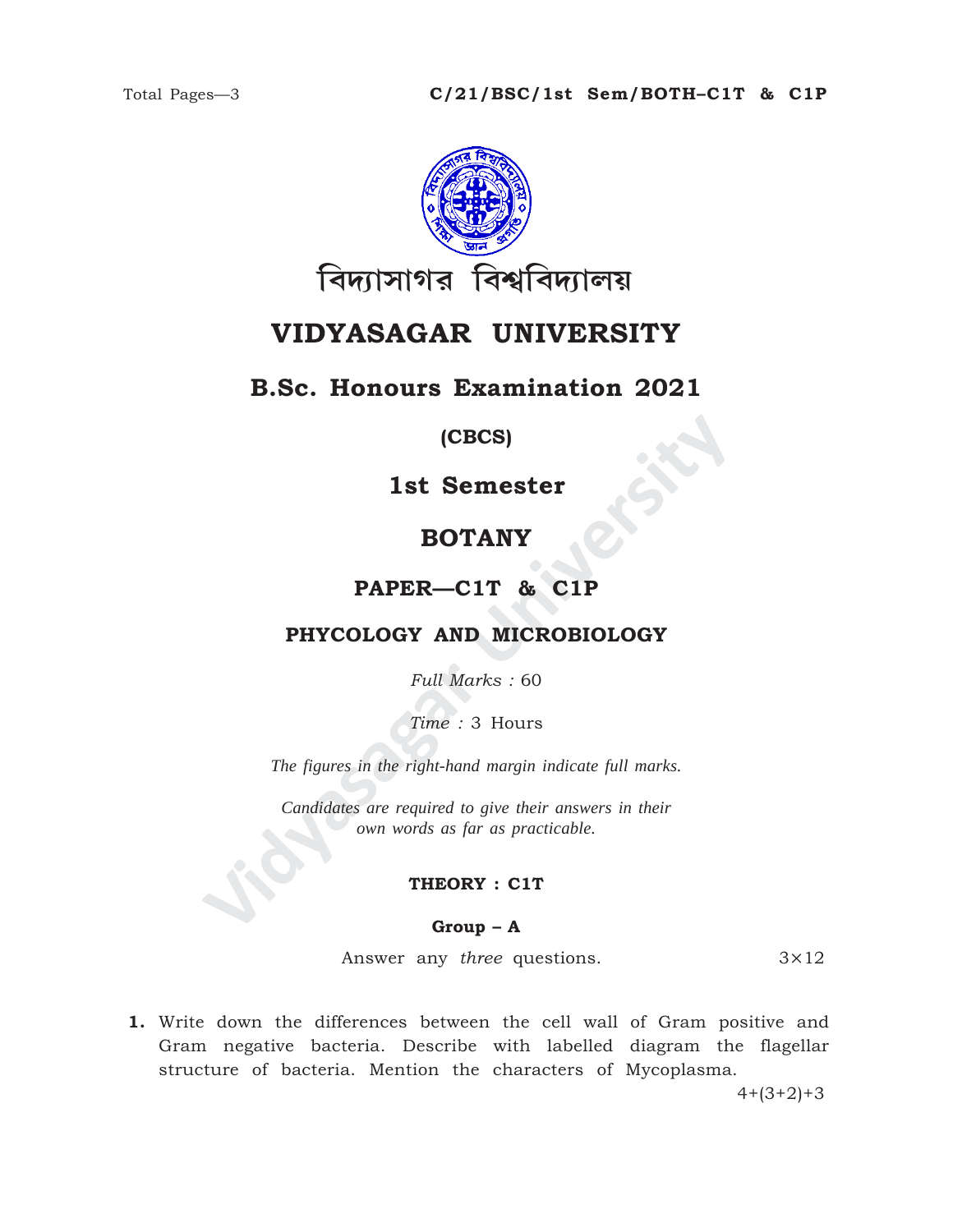- **2.** Answer in brief any *three* of the following : 3×4
	- (a) Lytic cycle of bacteria.
	- (b) Classification of bacteria by their shape.
	- (c) Role of virus in vaccine production.
	- (d) Bacterial transformation.
- **3.** Discuss the different modes of bacterial nutrition. Distinguish between archaebacteria and true bacteria. Mention the important characters of prions. Write about the structure of TMV. 4+3+2+3
- **EXECUTE:** Write about the structure of TMV.<br> **EXECUTE:** About the contribution of MOP Iyengar in the context of<br>
ion the important characters of Rhodophyta. Discuss the<br>
ion the important characters of Rhodophyta. Discuss **4.** Write down the contribution of MOP Iyengar in the context of phycology. Mention the important characters of Rhodophyta. Discuss the different types of thallus organisation in algae with proper diagram. 3+4+5
- **5.** Write note on any *three* questions : 3×4
	- (a) Asexual reproduction of *Ectocarpus*.
	- (b) Algal classification by Lee.
	- (c) Sexual reproduction of *Chlanydomonas*.
	- (d) Role of algae in agriculture.
- **6.** What is Gaidukov phenomenon ? Write down the structure of heterocyst in algae. Mention the criteria for algal classification. Write down the sexual reproduction of *Chara* with proper diagram. 2+3+2+5

#### **Group – B**

Answer any *two* questions. 2×2

- **7.** What is sigmoid growth curve of bacteria ?
- **8.** Why bacterial endospores are not considered as true spores ?